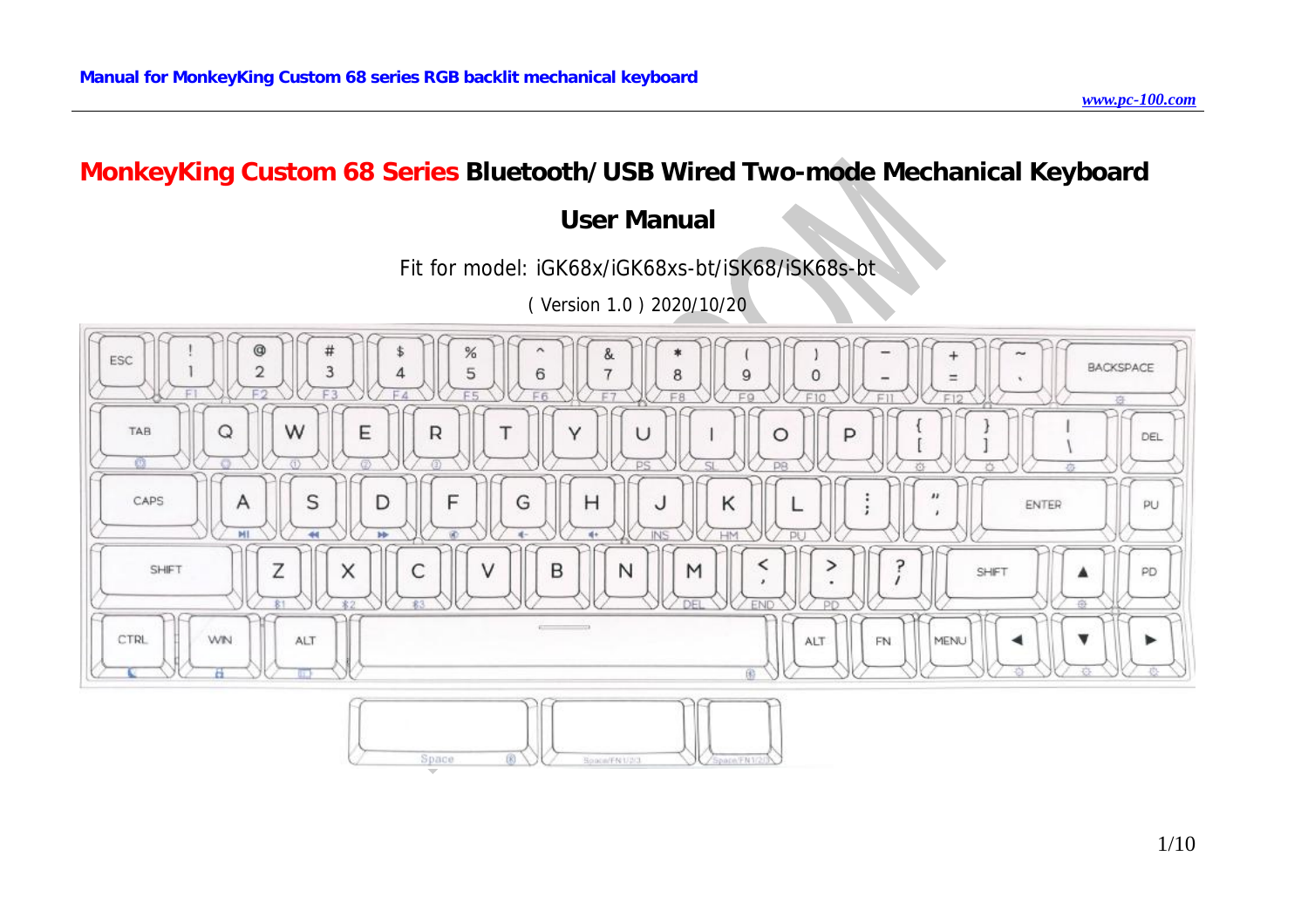#### **Features:**

- 1) Anti-ghosting for all keys. RGB real color LED back light (16.8M colors)
- *2)* All keys are user-defined (except Fn-combined hot keys) in 1 online mode and 3 onboard modes(also-called
	- "layers") by driver software .
- 3) Each LED light (except "Fn" key) can be set to any color separately by driver software.
- 4) Compatibility: WIN 2000/WIN XP/WIN VISTA/WIN7/WIN 8/WIN 10/MAC OS
- 5) Support all kinds of motherboard BIOS settings
- 6) Power-on default back light effect (keys are turned on in white color light one-by-one and all keys' lights are on finally, then recover to the LED lights' status of last shutdown)
- 7) Configuration file can be saved in built-in memory on PCB (on-board memory).
- 8) Power-saving mode, mechanical keyboard's back light goes out when the computer is shutdown or is on standby status.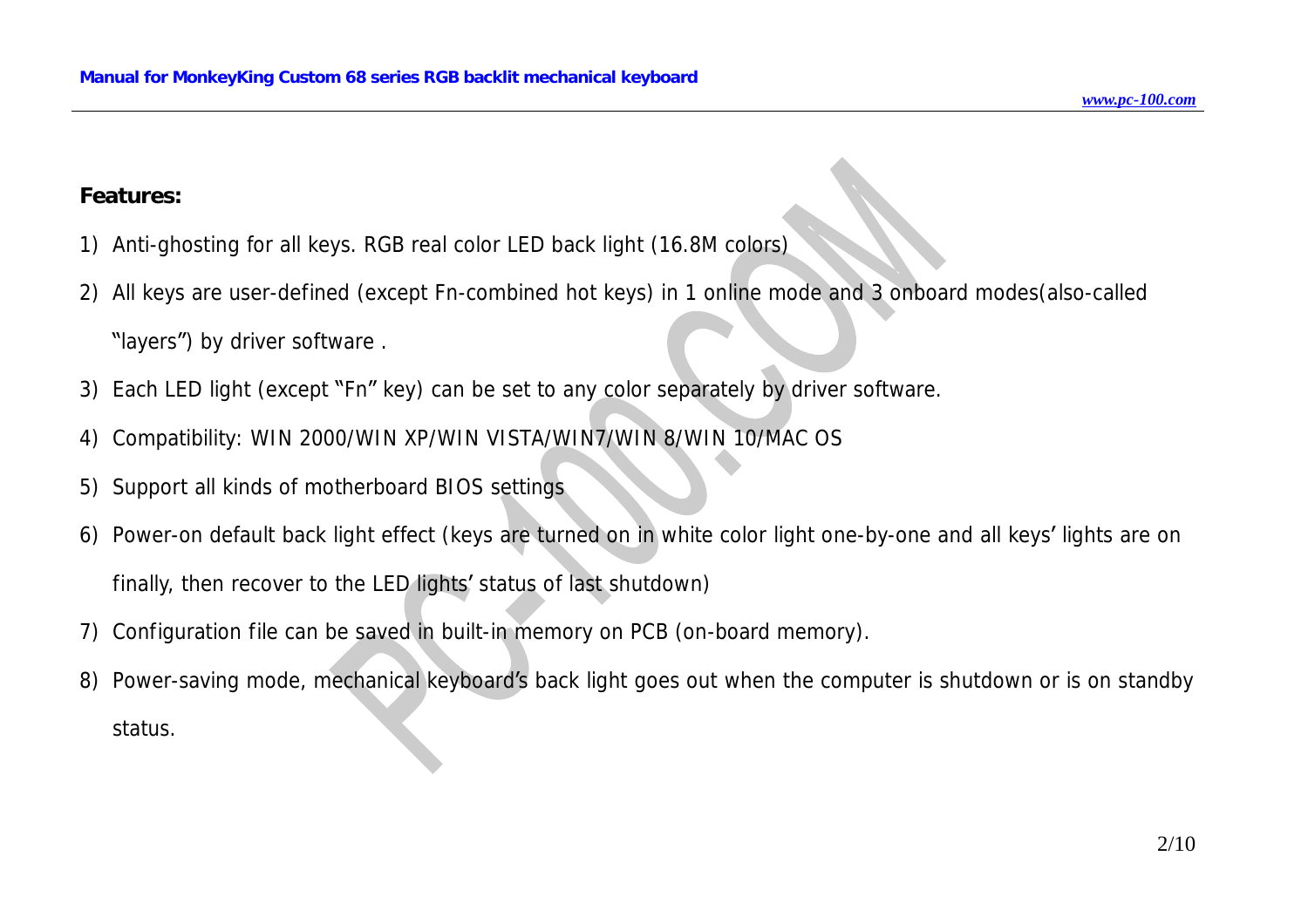9) Work in 2 communication modes. (only for Bluetooth / USB wired two-mode keyboard)

Bluetooth mode: The keyboard may be paired with 3 Bluetooth devices and memorize them.

USB-wired mode: USB-Type C connection port. ( USB to PC and type C to keyboard).

Functional Keys (Fn combined keys) in standard mode (Standard layer, refer to the layout image on the top)

*Fn* : It means the following when this key is pressed.

To turn on the mode (layer) instruction key light in white color ( 5 status. Q: Online mode, W: Onboard mode 1, E: Onboard mode 2, R: Onboard mode 3, no light on these 4 Keys: standard mode.). This function is for users to know current working mode of the keyboard.

 Press Fn and release it to turn on the communication mode instruction key light. (light twinkle in blue on "Z", "X" or "C" means working with Bluetooth device 1, Bluetooth device 2 or Bluetooth device 3, while no light on these 3 keys means working in USB wired mode ) - (This function is only for Bluetooth / USB wired two-mode keyboard) (\*Double Click Fn to light on its LED white, Fn function is hold. Click Fn again to escape from holding status.) *Fn*  $+$   $7/$ } = To play the predefined backlit effects(spectral cycle, all on, color breathing, rain drops, cross running) on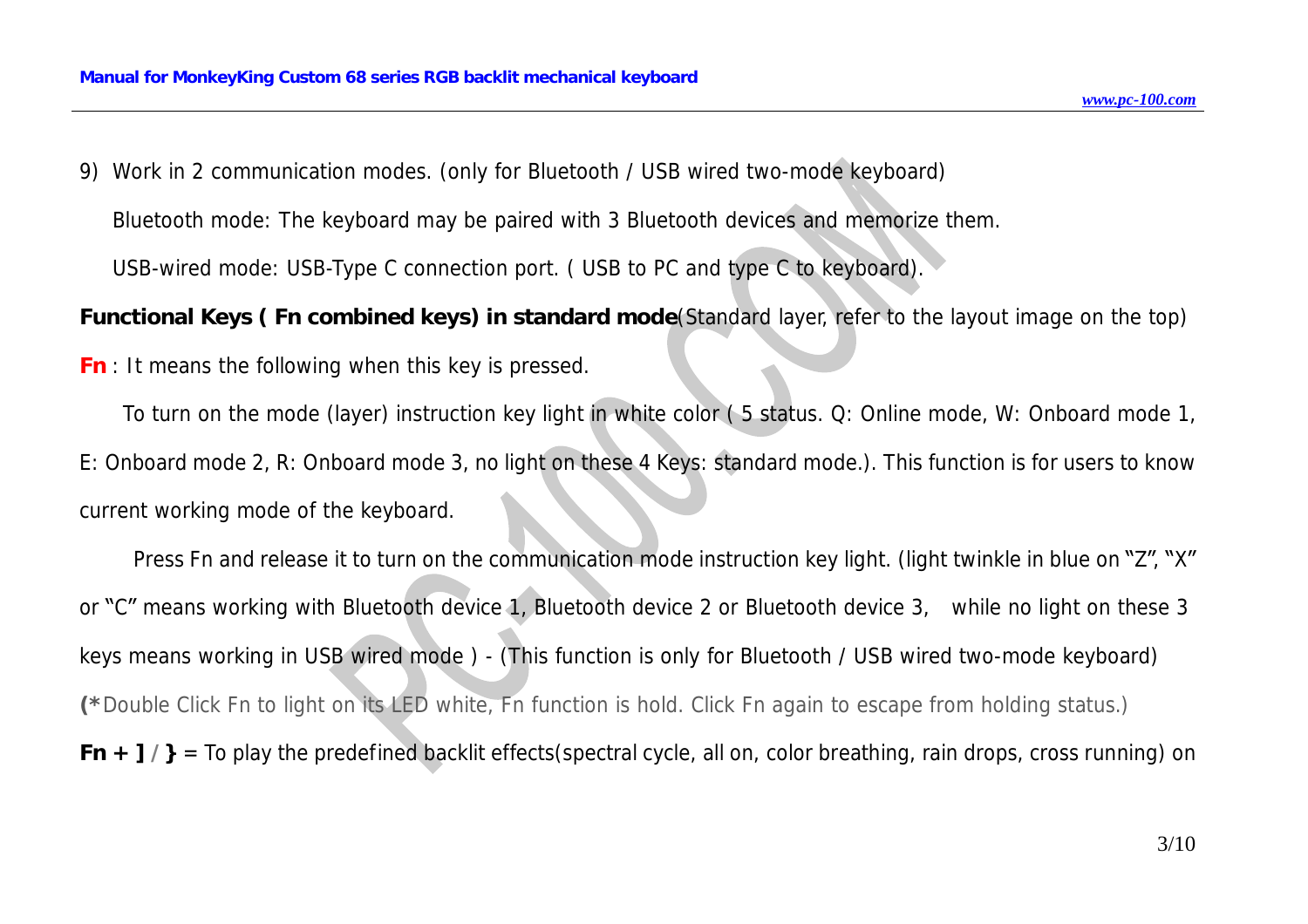mechanical keyboard, there are some related light options in driver. Press this combined keys to change backlit effects alternately.

*FN + [/{* = To play the responding light effects (single light, running light, ripple, music lights), press this combined keys to change responding light effects alternately.

*Fn* +  $\frac{1}{4}$  = To pause/play backlit bright effect.

 $Fn + \leftarrow$  = To reduce playing speed of the backlit effect.

- *Fn*  $\div$   $\div$  = To increase playing speed of the backlit effect.
- $Fn + \downarrow$  = To reduce brightness of the backlit effect.
- *Fn*  $+$   $\uparrow$  = To increase brightness of the backlit effect.
- *Fn + Backspace =* To turn off/on the back light.

*Fn + Alt*(Left) = To switch on/off back, side backlight; Low voltage & charging status indicator on/off

*Fn*  $+$  *Ctrl* (Left) = Adjust keyboard's sleeping time. 10 steps of sleeping time which instructed by "1" ~"9" and "0" keys turning on white while Fn key were pressed. "1"~"9" keys are responding to sleeping time of 5min,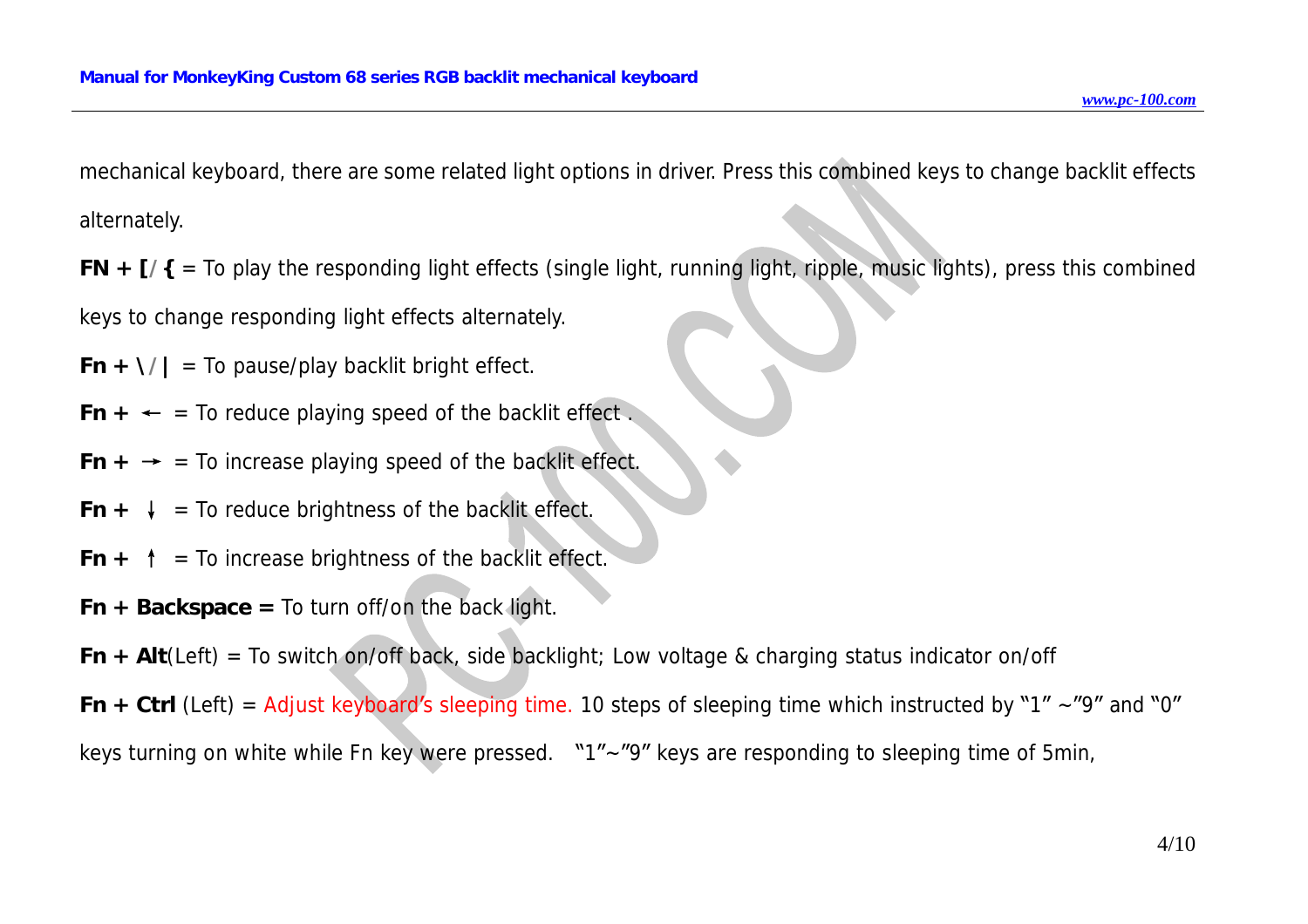10min,…45min and "0" means "no sleeping" .

#### **Standard mode:**

*Fn + 1* = F1 *Fn + 2* = F2 *Fn + 3* = F3 *Fn + 4* = F4 *Fn + 5* = F5 *Fn + 6* = F6 *Fn + 7* = F7 *Fn + 8* = F8 *Fn + 9* = F9 *Fn + 0* = F10 *Fn + -/\_* = F11 *Fn + +/*= = F12 *Fn* + *U* = PrtSc *Fn* + *I* = ScrLk *Fn* + *O* = PB *Fn* +  $\angle$  < = End *Fn* +  $\angle$  > = Page Down *Fn* + *J* = Ins *Fn* + *K* = Home *Fn* + *L* = Page Up *Fn* + *M* = Delete  $Fn + WIN =$  Win Lock/Open (Win key is unlocked by default, WINLOCK key's light is always on in red when locked)

**Multimedia functional keys:** 

 $Fn + A = \text{Pause/Play}$   $Fn + S = \text{Prev}.$   $Fn + D = \text{Next}$  $Fn + F =$  Mute  $Fn + G =$  Volume -  $Fn + H =$ Volume +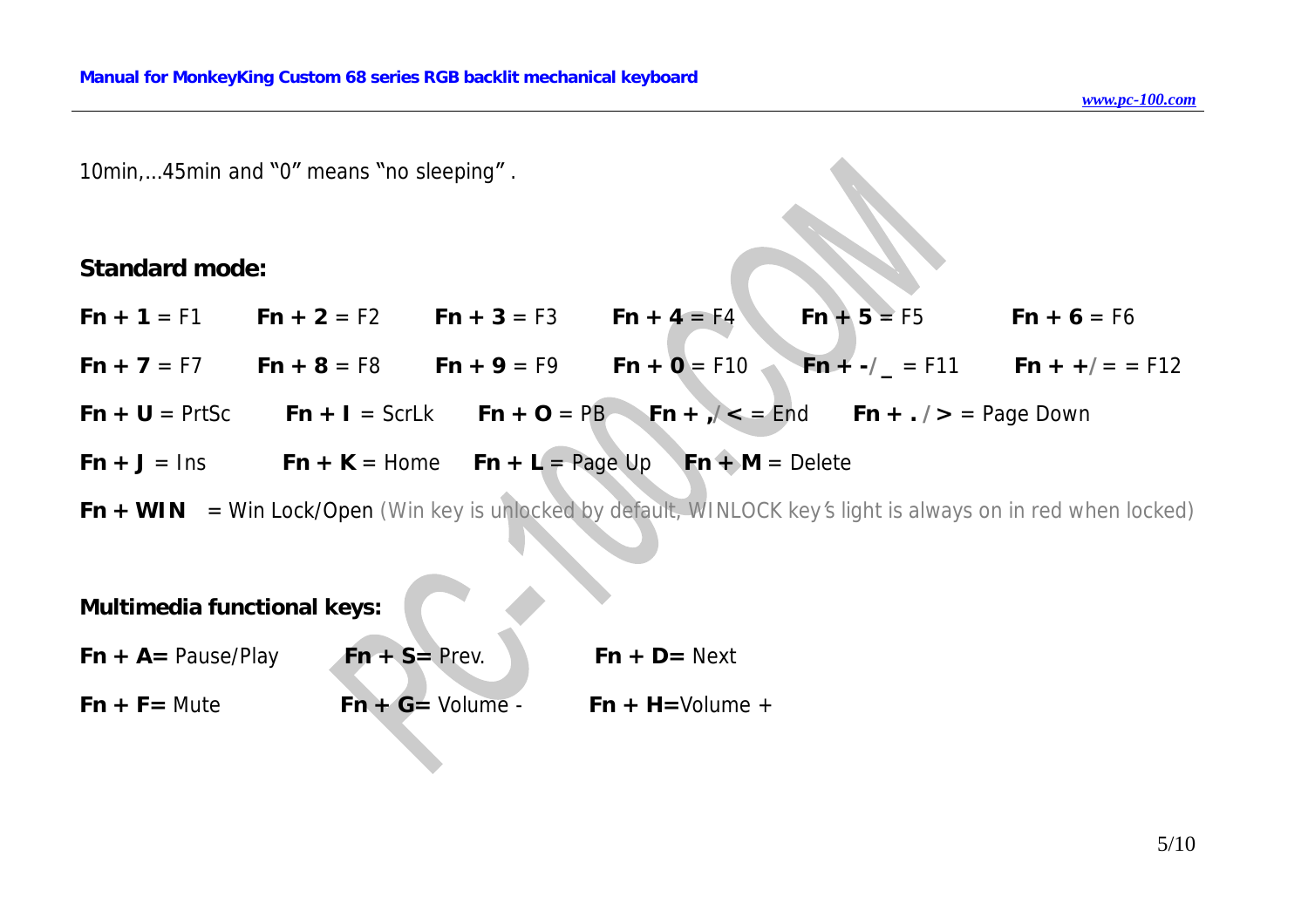#### **Layer related functional keys:**

- $Fn + Q = To turn on/off Online mode (driver mode)$
- $Fn + W = To turn on/off Onboard mode 1 (layer 1/Fn1)$
- $Fn + E = To turn on/off Onboard mode 2 (layer 2/Fn2)$
- $Fn + R$  = To turn on/off Onboard mode 3 (layer 3/Fn3)

#### *User-defined modes (5 status):*

- 1. Standard mode: Standard mode, all keys can't be user-defined. But user can customize your own personality *keyboard by the following 4 modes. Onboard mode 1/2/3 is strongly recommended. (Note: in the custom modes,*  except FN key, all other keys can be redefined. Some of the FN  $+$  "x" combined functions also can be modified, except the backlight, Bluetooth and system control. FN key can't be moved, but user can define your own *FN1/FN2/FN3 at any other key on the keyboard in the custom modes.)*
- 2. FN + Q (Driver mode):  $FN + Q$  is the driver mode layer, Q key's LED lights in white, some special functions (For example: You may assign a macro of more than 32 bytes to a key in the driver mode while it is unavailable in those

*[www.pc-100.com](http://www.pc-100.com)*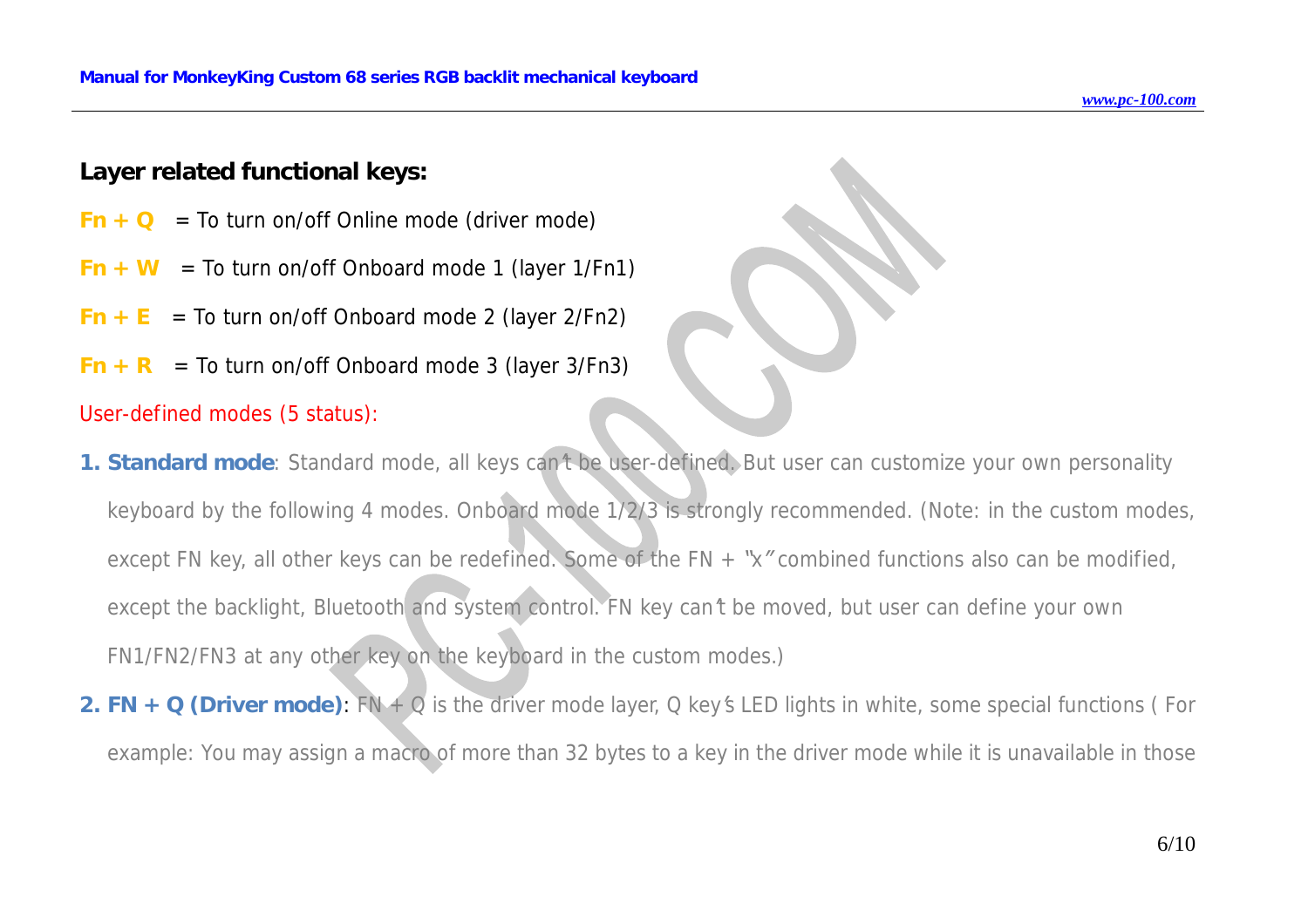onboard mode layer) and backlights can be set in this mode. Pay attention: You must keep the driver software *running and the keyboard connecting with it. Press FN + Q again, back to the standard mode.* 

- 3. FN + W (Onboard mode 1, Layer  $1$  / Fn 1): FN + W, onboard mode layer 1, W key's LED lights in white, the keyboard works in the custom keys' functions and user can modify the keys' functions and macro settings by the driver software. These settings can be downloaded and saved to the keyboard (Note: after this, these user-defined settings can be memorized by the keyboard, next time, user can use them directly, no need to run and connect the keyboard to the driver software.) The reference setting: multifunctional reuse settings of the space bar, click for the regular space function, Space + other key's combination to call this key's pre-setting function on the onboard mode *layer 3. Press FN + W again, back to the standard mode.*
- 4. FN + E (Onboard mode 2, Layer 2/ Fn 2): FN + E, onboard mode layer 2, E key's LED lights in white. The reference setting: keyboard of MAC OS, the "control, option, command" key will be in the original position. Of course, user can modify the settings by the driver software, download and save these settings to the keyboard. (Note: after this, these MAC' function settings can be memorized by the keyboard, next time, user can use them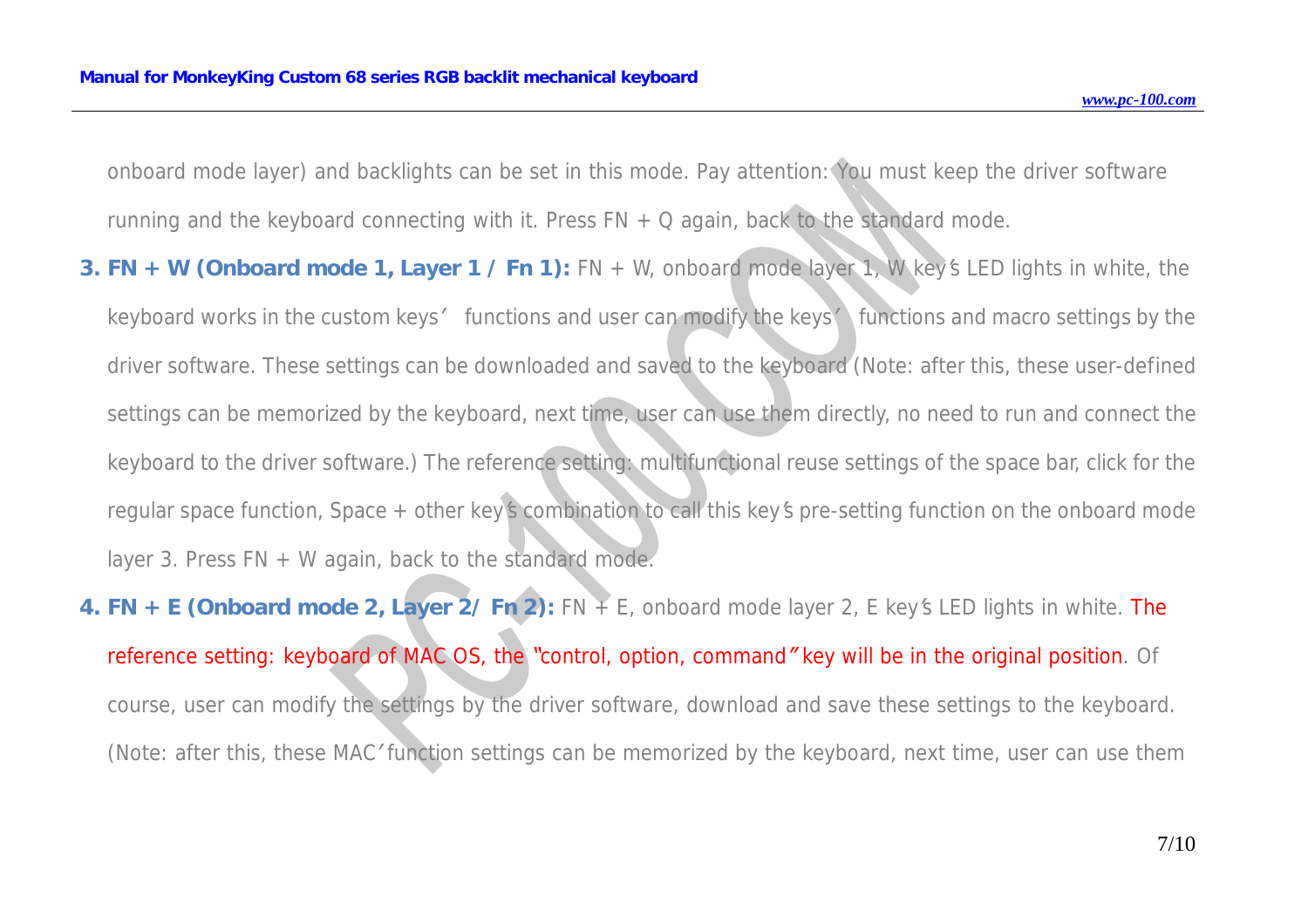*directly, no need to run and connect the keyboard to the driver software.)*

5. FN + R (Onboard mode 3, Layer 3/Fn 3): FN + R: onboard mode layer 3, R key's LED lights in white. The reference settings: Some special function keys, or combination keys, or macro keys, these setting at this mode can be called by the key FN3 in Layer1 & Layer2. Of course, same as Layer1 & Layer2, all these settings can be modified by the user and saved to the keyboard. Next time, user can use them directly, no need to run and connect *the keyboard to the driver software. Press FN + R again, back to the standard mode.*

### **Bluetooth related functional keys:** (only for Bluetooth / USB wired two-mode keyboard)

*Fn + Space* = Bluetooth On/OFF. Shift to USB-wired communication mode or shift to communicating with the Bluetooth device last time.

*Fn + Z* = Long press to twinkle "Z" (twinkle between red and green) waiting for pairing with Bluetooth device 1.

Short press to connect to Bluetooth device 1 or stop communicating with Bluetooth device 1(twinkling blue light on "Z" for 20 Sec.).

*Fn*  $+$  *X* = Long press to twinkle "X" (twinkle between red and green) waiting for pairing with Bluetooth device 2.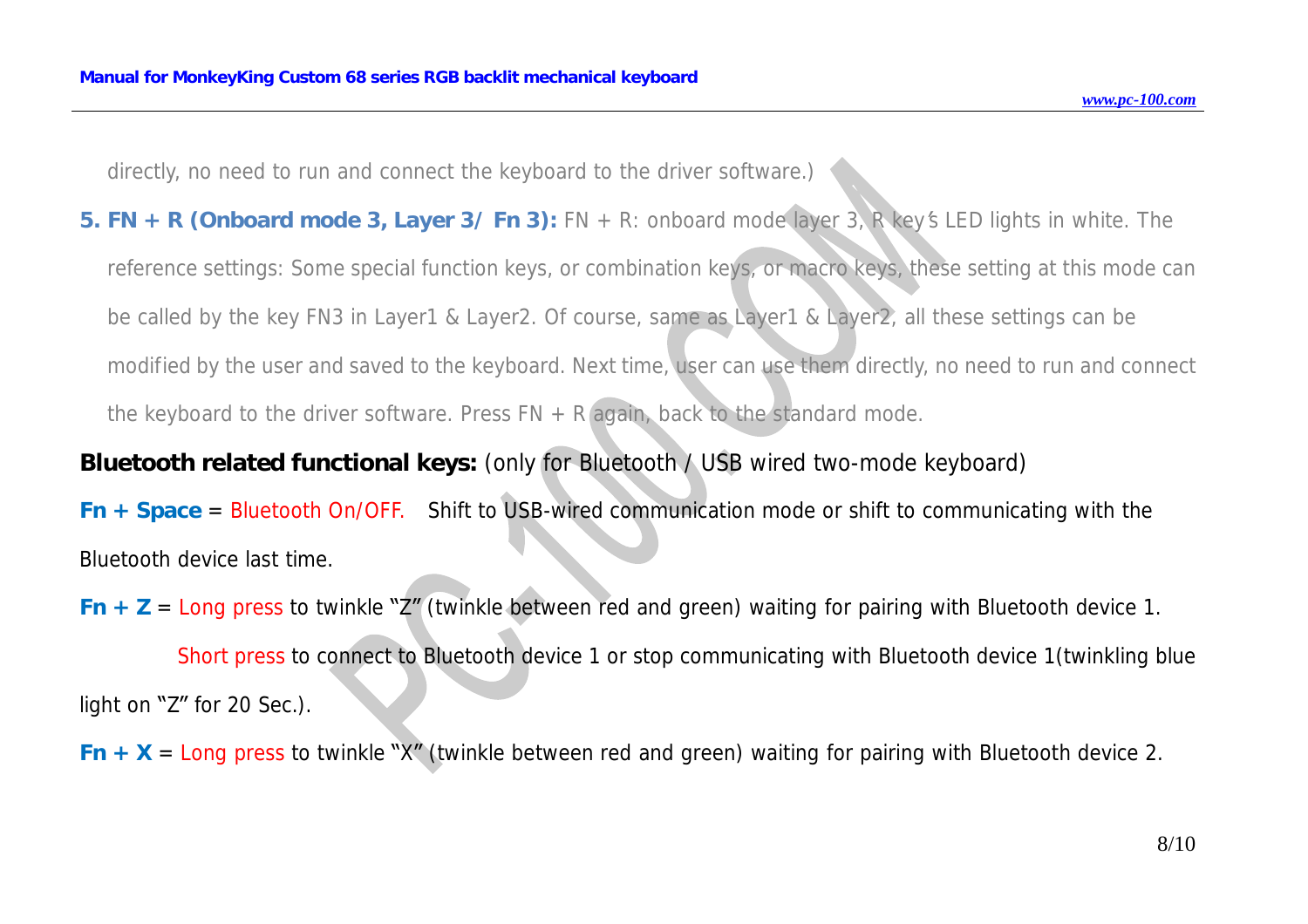Short press to connect to Bluetooth device 2 or stop communicating with Bluetooth device 2 (twinkling blue light on "X" for 20 Sec.).

*Fn*  $+$  *C* = Long press to twinkle "C" (twinkle between red and green) waiting for pairing with Bluetooth device 3.

Short press to connect to Bluetooth device 3 or stop communicating with Bluetooth device 3 (twinkling blue light on "C" for 20 Sec.).

\*Tips: If the Bluetooth paring is timed out or failed, please re-pair. If the Bluetooth pairing is successful on the device, but the keyboard still can't work, please delete the keyboard in the Bluetooth list of the device, then pair *again.* 

*Fn + Tab* = Long press for more than 3 seconds to switch on or switch off the keyboard. *(\*The keyboard will be*  switched on and enter the status before last switch-off when connect with a working PC's USB port.)

### **Parameters**

**Product model:** iGK68x/iGK68xs-bt/iSK68/iSK68s-bt